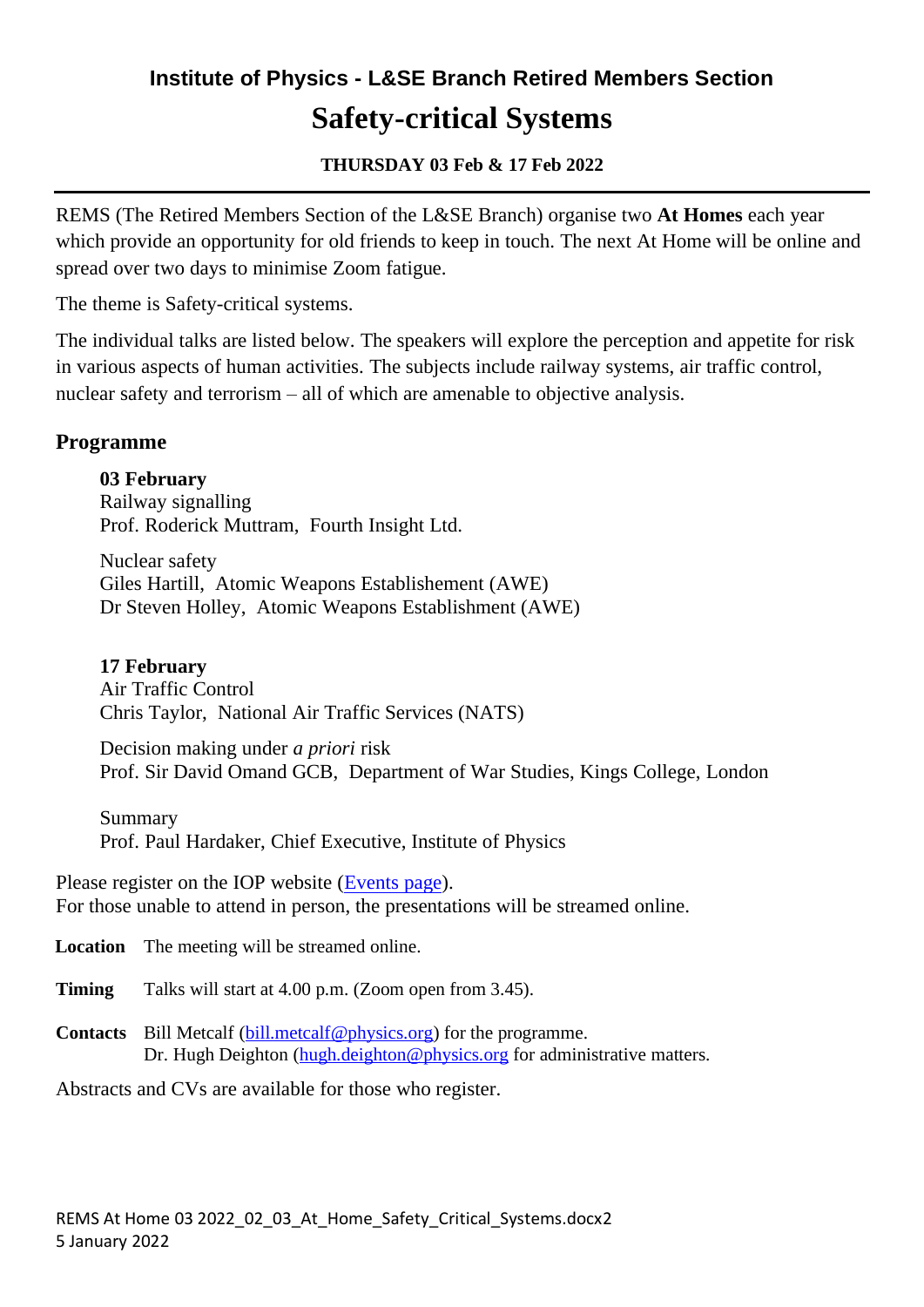# **Abstracts Safety Critical Systems 03 Feb 2022**

#### **Prof Rod Muttram** *Fourth Insight Ltd* **Railway signalling**

Railway signalling and control is much misunderstood by those outside the industry. Whenever an accident occurs that involves a train passing a red signal there are many ill-informed comments often drawing on what people are more familiar with – road signalling. The significant safety problem of 'leaves on the line' has become an oft-used and semi-humorous criticism of 'incompetent rail operators'. In fact, railway control and operations are complex and involving multiple interconnected technical and procedural safety systems. The constraints of a 'one degree of freedom' system present some fairly unique safety hazards including the ability to inform trains of things happening 'beyond visual range'. For many years rail has been at the forefront of automation and pioneered the use of software in safety critical applications. Metros, in particular, have achieved high levels of automation, up to full driverless operation, reducing staffing levels, improving consistency and capacity, reducing operational cost and significantly improving operational flexibility. The same technologies are spreading into mainline rail but the up-front costs are high and there are significant issues still to resolve. The presentation will cover the underlying issues and current developments drawing on the presenter's extensive experience.

# **Air Traffic Control**

**Chris Taylor** *National Air Traffic Services (NATS)*

This lecture will provide an overview of how NATS provides ATC operations in the UK; which prior to the pandemic disruption, was handling around 8,000 flights a day, equivalent to 2.6M a year with direct connections to 370 world destinations. This includes about 80% of all transatlantic traffic. This lecture will take the audience on a journey through the 'eye of an air traffic controller', from predeparture flight planning through to take-off and the cruise through the UK airspace, to finally landing at the destination. The speaker will explain how NATS is applying new technologies and thinking to safely address significant changes in aviation. He will describe how safety is intrinsic in the development of ATC technology, people and process change. The lecture will also detail how adopting a customer-centric approach to innovation is essential in the air traffic management business and the NATS's response to the impact of COVID on air travel.

#### **Giles Hartill & Dr Steven Holley** *Atomic Weapons Establishment (AWE)*

The talk will focus on the unclassified principles and methods applied to the safety assessment of nuclear warheads. Regulations & requirements will be briefly introduced, with an emphasis on how they are derived, and their risk equivalence compared to other activities. An overview of the assessment methods employed will be provided such as failure modes and effects analysis (FMEA), fault tree analysis, and deterministic  $\&$ probabilistic assessment principles. Historical examples of when things haven't always gone to plan will be covered, as well as why what we do today makes the probability of a nuclear emergency very unlikely.

#### **Prof. Sir David Omand** *Dept. of War Studies, Kings College, London*

This talk will focus on mechanism to avoid cognitive bias when analysing risk in those domains susceptible to *a priori* assumptions: these include e.g. internal risks such as terrorism and external risks of which cyberwarfare is a current example. Sir David will cover mechanisms and processes such as reverse inference pioneered by the Rev Thomas Bayes in c. 1730.

This talk will culminate the series on Risk and Impact and leave us with a rational basis for objective analysis of subjects which can, otherwise, be emotive. If anybody wishes to do so, Sir David's book ('How Spies Think') will provide some interesting pre-reading.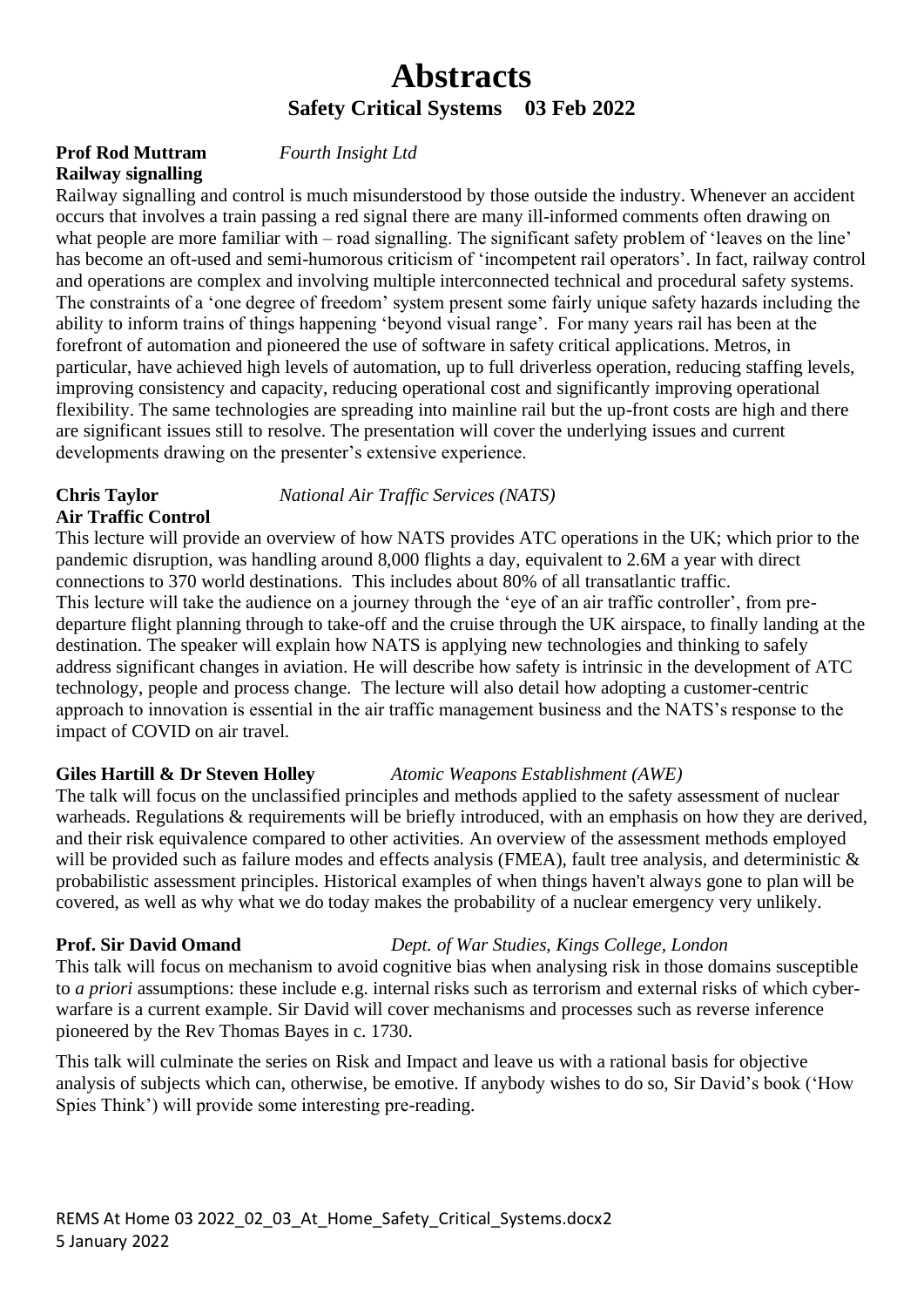# **Speaker Biogs for REMS At Home, February 2022**

### **Professor Roderick Muttram FREng FIET FIRSE CMILT SMIEE**

Rod Muttram is an expert on safety critical systems particularly in defence/aerospace and railways. He worked at Ferranti Instrumentation (Group Engineering Director) and at Thorn EMI Electronics Limited (led the Defence Systems Division). In 1993 he moved to rail joining Railtrack PLC during the railway privatisation process as Director, Electrical Engineering and then Group Director of Safety and Standards. In 2003 he joined Bombardier Transportation (UK) Ltd as a Vice President with a wide range of Engineering, Safety and Quality Management responsibilities. He also chaired the European Rail Research Institute and was vice-chair of the European Rail Research Advisory Committee. He was deeply involved in the specification and development of the European Standard Rail Control System (ERTMS/ETCS). Since 2012 he has run his own consultancy and writes extensively on rail control matters.

#### **Chris Taylor BEng (Hons) CEng FRAeS CMgr FCMI**

Chris Taylor has worked for the Air Navigation Service Provider, NATS, for 22 years in a variety of roles. He has been involved in operations at the Swanwick and Prestwick, Scotland Centres and UK airports. His work has included engineering, international airspace and air traffic control procedure design. He is an experienced change manger with a background in Lean Six Sigma and business improvement. Chris has led innovation teams, running research projects, exploring new ideas and developing new concepts for product development within the aviation industry. He currently heads teams responsible for the safety  $\&$  assurance of new technologies being deployed into ATC operations at ATC centers and airports for both civil and military customers.

Chris is a Chartered Engineer with a degree in Aerospace Engineering from the University of Liverpool, a certified Project Manager and a Black Belt in Lean Six Sigma. He is a Fellow of the Royal Aeronautical Society and is a Committee Member for the Solent Branch and the Air Transport Specialist Group. He is also a Chartered Manager and a Fellow of the Chartered Management Institute. He is passionate about aviation and with his Private Pilot's Licence he was part of a team that ran a simulated flight around the globe setting a new Guinness World Record.

#### **Giles Hartill CEng FIMechE, Vice President ImechE**

Giles is the Chief Warhead Engineer at AWE Plc, leading the design organisation responsible for the safety and performance of warhead systems throughout their entire product lifecycle, nuclear threat reduction and associated research activities. He is also responsible for safety management arrangements in compliance with the Defence Nuclear Safety Regulator's authorisation conditions and is the AWE technical lead for the U.S./UK Joint Re-Entry System Working Group under the Polaris Sales Agreement. Previously he was the delegated Design Authority for the Trident Re-Entry System. He is a Chartered Engineer and Fellow of the Institution of Mechanical Engineers and is currently serving his second term as Vice President, chairing the charity's Strategy Committee.

### **Dr Steven Holley PhD, CMgr, MCMI, CEng, FIET, VR**

Steven is the Warhead Engineering Group Leader of Nuclear Safety at AWE Plc, and the Project Safety Manager for design programmes. He co-chairs a Warhead Safety Committee Technical Panel, and a joint MOD/AWE Design Authority Authorisee Safety Working Group. He has authored many nuclear safety guidance papers that have been adopted by MOD and implemented across the Trident Programme within the